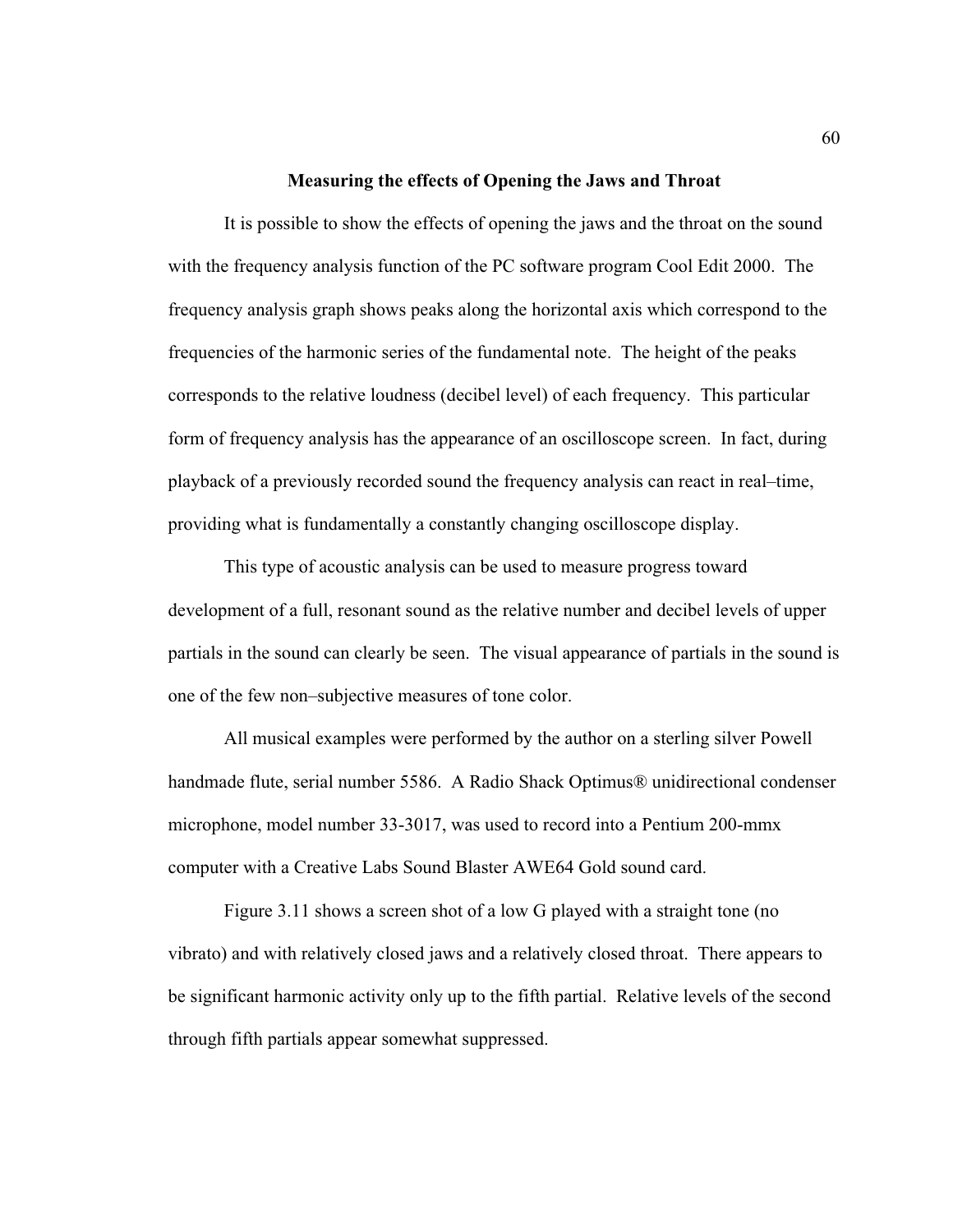

Figure 3.11. Frequency analysis of low G. The low G was played with relatively closed jaws and throat. The horizontal axis represents frequencies, while the vertical axis represents the relative loudness in decibels. The vertical spikes represent frequencies corresponding to the notes of the harmonic series. The second through fifth partials are apparent in the sound, but appear somewhat suppressed.

The low G was held while the jaws and throat were gradually opened. Particular emphasis was placed on lowering the base of the tongue straight down. The resultant frequency analysis is shown in Figure 3.12 and shows the typical results achieved through opening the jaws and lowering the base of the tongue. This action increases the size of the resonance cavities in the mouth and throat. This, in turn, seems to generate more harmonic activity in the sound. The loudness of the partials in relation to the fundamental is increased, as is the total number of partials in evidence. To the listener the resultant sound should seem fuller and brighter.